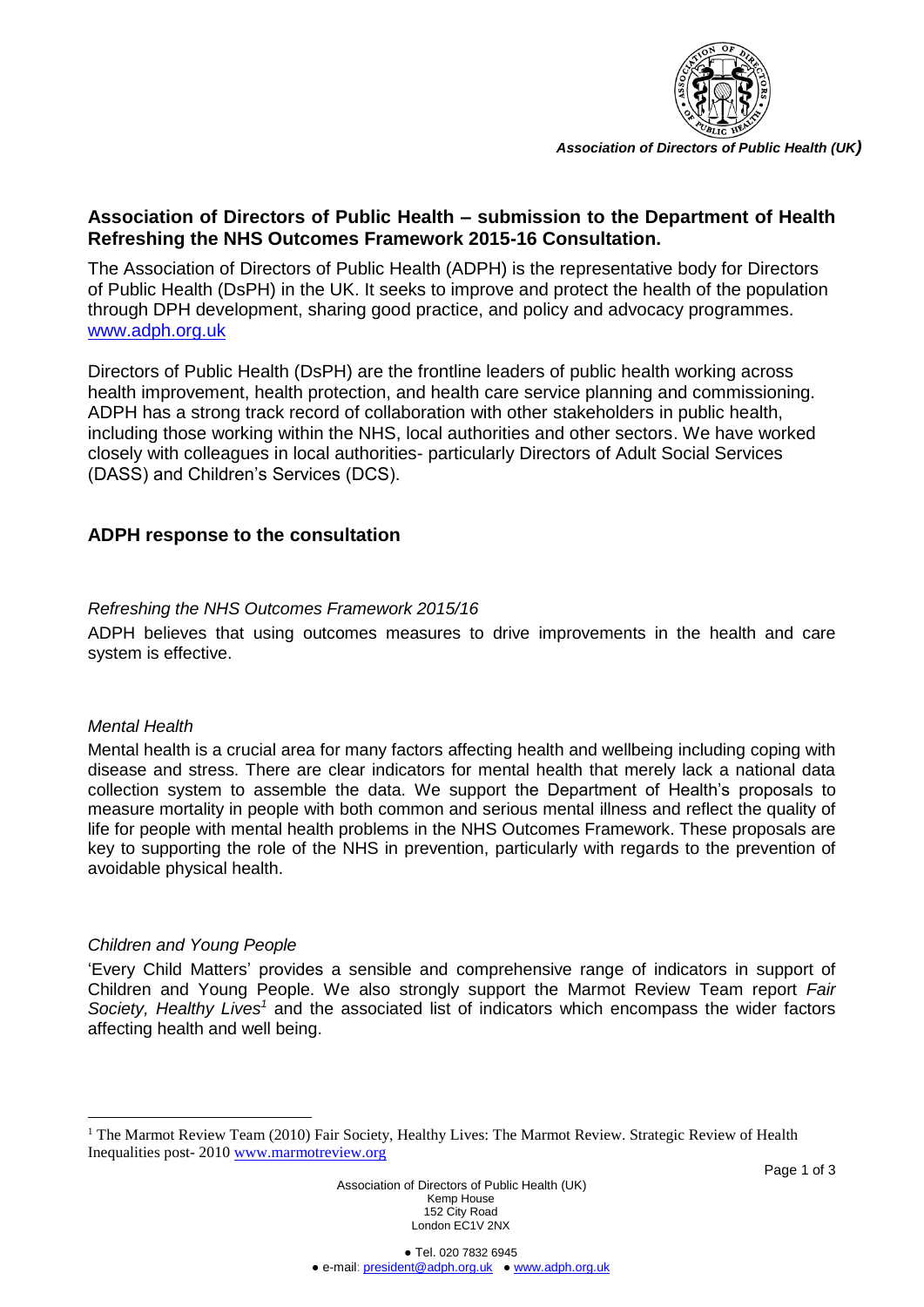### *Inequalities*

ADPH would welcome an emphasis on the fact that the NHS has a considerable role within improving health inequalities, and the duty for the NHS along with Public Health and Local Authorities to take account of population health, and to work together on this agenda. We would also welcome the close linkage to PH outcomes/ social care outcomes in relation to partnership working. Partnership targets are key and should be incorporated in the outcomes frameworks. Often collective or co-ordinated action is a pre-requisite to achieving public health outcomes. Finally we would support a framework approach that ensures integration and overlap- across health, public health, social care and children/ young people.

The highest impacts are through equal access and universal quality provision. However there would be improved impact if prevention was highlighted as an integral and essential NHS duty of care.

The outcomes framework should consider different outcomes for adults and children and a life course approach identifying key life transition stages. Early life outcomes are of particular importance due to their impact on health in both early and later life.

Health inequality outcomes should be paramount. The NHS Equality Delivery System should be used to ensure that public health and health inequalities are featured across the NHS, social care and public health outcomes frameworks.

The outcomes framework will also need to reflect the fact that in order to achieve the desired outcomes, the right inputs and processes will need to be put in place. In this regard, activities such as smoking cessation and smoking status lend themselves to monitoring. Due to the leading role of smoking in preventable deaths and inequalities in life expectancy, we also recommend improvement areas to include smoking prevalence, smoking attributable deaths from key disease groups and preventable admissions attributable to smoking.

It is important that the indicators can be disaggregated and outcomes reported for key groups including the most vulnerable.

#### *Improving Indicator Robustness*

NICE public health guidance should be the touchstone of quality assessments of commissioner and provider levels.

ADPH are aware that robust, validated indicators already exist in many areas of public health practice (e.g. through WHO work on non-communicable diseases) and we encourage use of these wherever possible.

Furthermore, and although not included within the consultation, the method of publishing NHSOF data could be greatly improved by adopting the method that is used for PHOF data, which can be downloaded in one go and can be manipulated interactively online.

*Alignment*

Association of Directors of Public Health (UK) Kemp House 152 City Road London EC1V 2NX